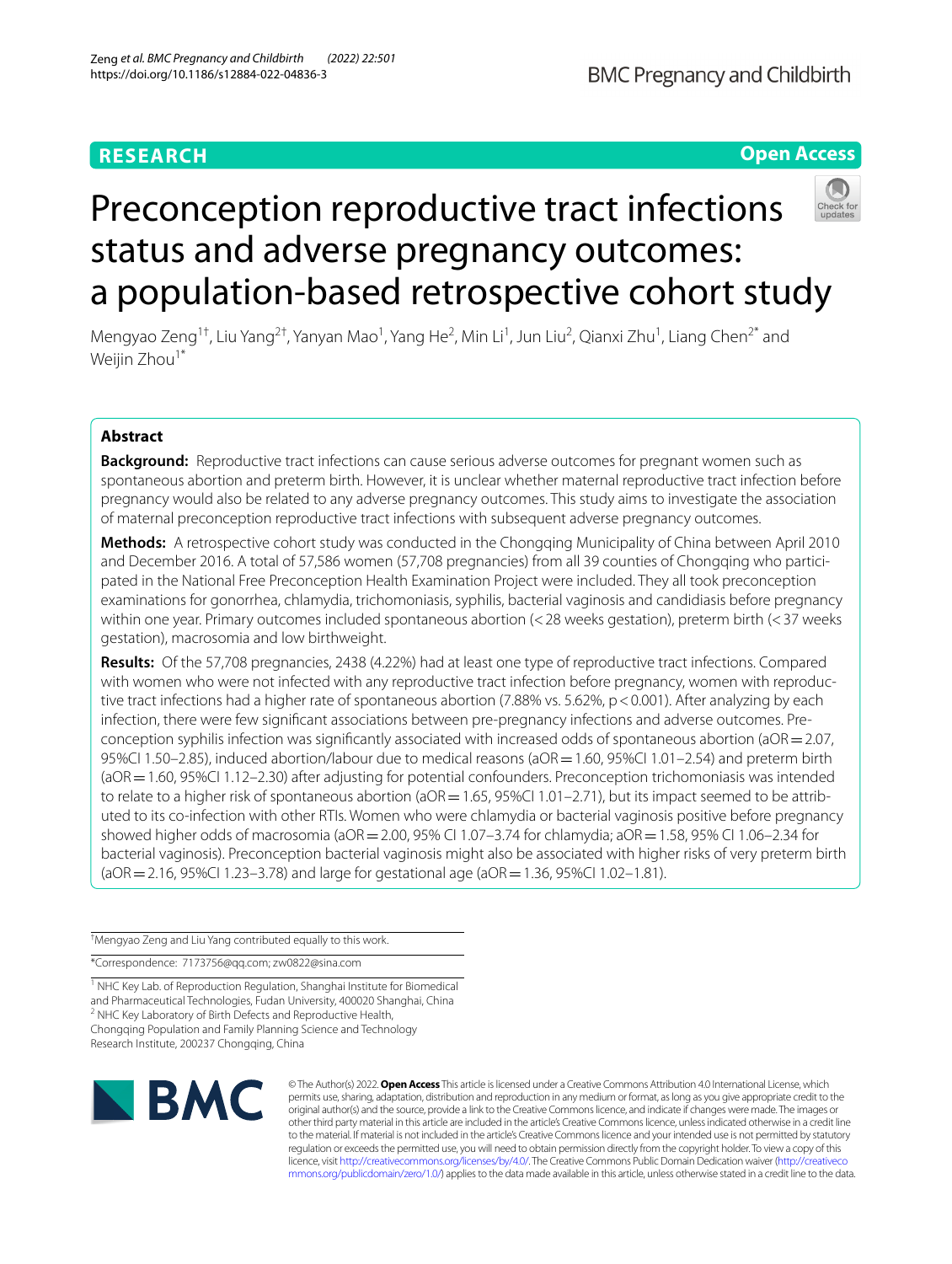**Conclusions:** Women with infections of the genital tract before pregnancy might also have increased risks of subsequent adverse outcomes including spontaneous abortion, preterm birth and macrosomia.

**Keywords:** Bacterial vaginosis, Candidiasis, Chlamydia, Preconception, Pregnancy outcomes, Reproductive tract infection, Syphilis

# **Introduction**

Reproductive tract infection (RTI) is the infection of the genital tract caused by viruses, bacteria, or other pathogens, which has become a major public health issue all over the world for its high and growing prevalence  $[1, 1]$  $[1, 1]$ [2\]](#page-8-1). According to the bulletin of World Health Organization, more than one million RTIs were acquired every day worldwide and the estimated global incidence for four types of RTI (chlamydia, gonorrhoea, trichomoniasis and syphilis) were 376.4 million in 2016 [[3\]](#page-8-2). And in China, the national prevalence of RTIs reached 34.1% among the women of childbearing age in 2006 [[4\]](#page-8-3), which deserved our attention.

Some literature has addressed that RTI is harmful to pregnant women, which can cause serious health issues for both mothers and their foetuses, such as spontaneous abortion, stillbirth, congenital disease, and puerperalsepsis [[5–](#page-8-4)[7](#page-8-5)]. However, few studies have focused on the maternal RTI status before pregnancy, so it is unclear whether maternal RTI during the preconception care is also related to any adverse pregnancy outcomes, or whether the impact of RTI on the foetus begins before the pregnancy through the intrauterine environment. Moreover, previous research mainly studied on one or two types of RTIs only, not taking the confounding from other infections or their mixed efects into consideration  $[8-10]$  $[8-10]$ .

For this reason, we conducted this population-based retrospective cohort study to explore whether maternal preconception RTIs does have efects on any adverse outcomes, aiming to provide data support for improving decisions about both clinical practice and prevention work of RTIs during the preconception care. And since the biological mechanisms for RTI as a risk factor of adverse pregnancy outcomes are still not well understood, we also hope this study can come up with new issues for further research at the molecular level.

# **Materials and methods**

# **Study population and design**

This retrospective cohort study was conducted in the Chongqing Municipality, west of China. The participants were women of childbearing age recruited from the National Free Preconception Health Examination Project (NFPHEP) between April 2010 and December 2016. NFPHEP was a national project launched to provide free preconception health examinations, consultations and risk assessments during their early pregnancy and postpartum follow-ups for couples who prepared to conceive, aiming to improve maternal and infant health in China. The detailed information about the procedures and implementation of this project has been well introduced previously [\[11](#page-9-2), [12](#page-9-3)]. We collected data regarding the preconception care and following pregnancy outcomes of 68,096 women (68,266 pregnancies) women from the NFPHEP database of Chongqing. Based on the defnition of childbearing women and the age requirement of Marriage Law in China, 65,959 women (66,121 pregnancies) between 20 and 49 years old with preconception examinations were eligible in this study. Women who failed to undergo complete RTIs testing during the preconception care were excluded. The flowchart of the study population was shown in Fig. [1](#page-2-0). Our final analyses included 57,586 women (57,708 pregnancies) who had complete information on the basic characteristics that we were interested in, including ethnicity, educational level, occupation, place of residence, body mass index (BMI), blood pressure, lifestyle habits and history of childbearing. Of the included pregnancies, 51,934 had singleton livebirths.

The study had been approved by the Institutional Review Board of the Chinese Association of Maternal and Child Health Studies. Written informed consent was provided from all participants before enrollment.

## **Procedures**

When the participants enrolled in the NFPHEP, the baseline characteristics at preconception health examination, including demographic information (age, educational level, ethnicity, place of residence, and occupation), lifestyle habits (smoking and alcohol consumption), and childbearing history information (gravidity, parity, history of preterm, history of spontaneous abortion, and history of induced abortion) of participants were collected by the locally trained health workers with a standardized questionnaire. Blood samples, vaginal and cervical discharge of the participants were collected at the preconception health examinations as well. After enrolment, the participants were followed up by telephone calls every 3 months for a year to check for the status of their conception. If pregnant, their pregnancy outcomes,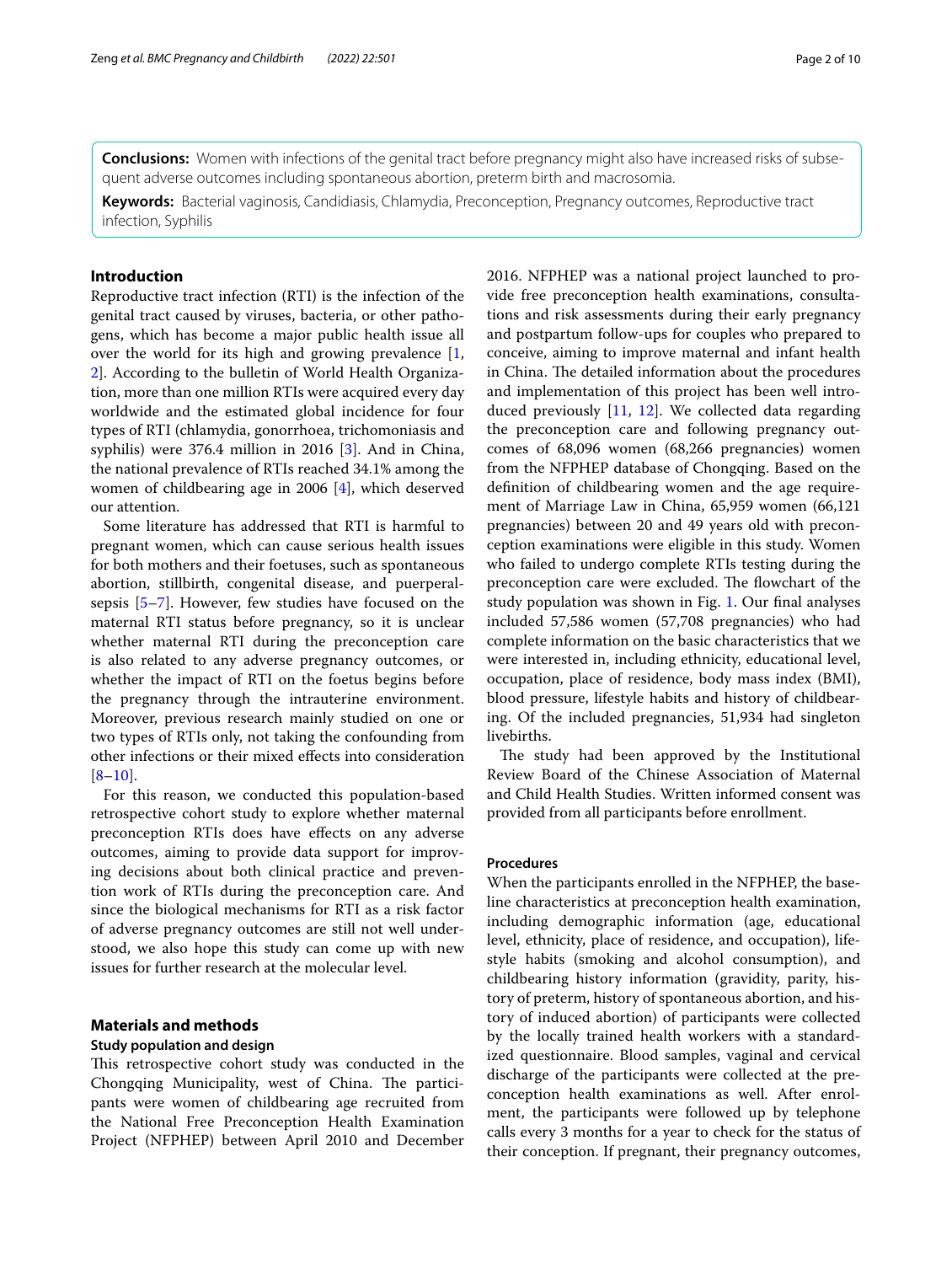

<span id="page-2-0"></span>including abortion, stillbirth, neonate sex, gestational days, and birthweight, were collected from the medical records at the postpartum follow-up after delivery.

## **Exposure measurement**

In this study, we assessed six types of RTIs among the participants. Gonorrhea was identifed based on colonial morphology and gram stain of the vaginal smear cultures that were incubated at 36ºC–37ºC in carbon dioxide for 24–48 h. The diagnosis of chlamydia infection was determined by golden colloid immunity difuse test. Trichomoniasis was diagnosed by microscopic identifcation of typical motile trichomonas in a wet mount of vaginal discharge. The diagnosis of syphilis was made by the rapid plasma regain (RPR) test to screen for *Treponema pallidum* (TP) at frst among the participants, and if the results were positive or equivocal, then treponema pallidum particle agglutination assay (TPPA) was used to detect antibodies specifc for TP antigens to confrm. Bacterial vaginosis was identifed by the Amsel criteria. A confrmed diagnosis of bacterial vaginosis should meet at least three of the four criteria: homogeneous white or yellow discharge; the presence of clue cells in vaginal

discharge; pH of vaginal fluid > 4.5; Release of a fishy odor after adding 10% potassium hydroxide (KOH) solution on vaginal discharge  $[13]$  $[13]$ . The diagnosis of candidiasis infection was determined by the microscopic identifcation of fungal hyphae or yeast cells in a wet mount of vaginal discharge. These RTIs were all tested in the local laboratories afliated to medical institutions under qualifed quality control mechanisms. Choices regarding reagent kits used were decided by local county laboratories, all of which were approved by the China Food and Drug Administration [[14\]](#page-9-5). Hypertension was defned as a systolic blood pressure≥140 mmHg, and/or dias-tolic blood pressure ≥90 mmHg [[15](#page-9-6)]. Maternal BMI was categorized into four groups according to the Working Group of China defnition (<18.5, 18.5–23.9, 24.0–27.9, or  $\geq$  28.0 kg/m<sup>2</sup>) [\[16](#page-9-7), [17\]](#page-9-8).

# **Outcome defnition**

All pregnancy outcomes were identifed according to the clinical diagnosis by the caring obstetrician. In this study, spontaneous abortion was defned according to clinical classifcation of obstetrics and gynecology in China as the loss of pregnancy before 28 weeks of gestation [[12](#page-9-3), [18](#page-9-9),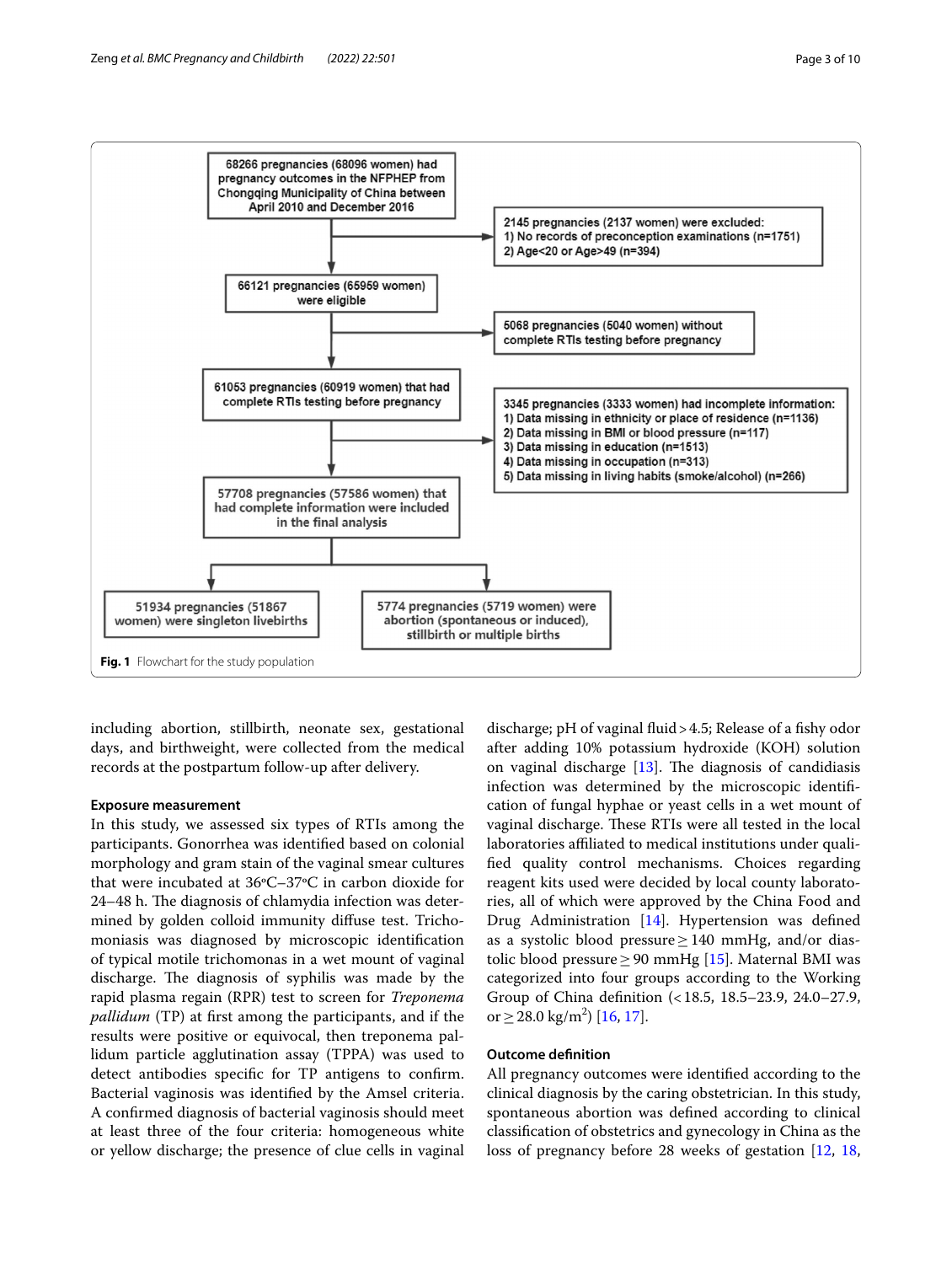[19\]](#page-9-10). Induced abortion (or induced labour) due to medical reasons was defned as pregnancies that were terminated due to maternal serious diseases or abnormal conditions following the physicians' advice. Abortions on selfrequest were excluded there. Stillbirth was defned as the death of a foetus at any time after the 28th week of pregnancy [\[20\]](#page-9-11). For outcomes in singleton livebirths, preterm birth was defned as delivery of a baby between 24 and 37 completed gestational weeks [[21,](#page-9-12) [22](#page-9-13)], while very preterm birth was the delivery earlier than 32 completed gestational weeks [\[23\]](#page-9-14). Low birthweight (LBW) was defned as birthweight less than 2,500 g, while macrosomia was neonates with birth weight equal or above 4,000 g. Small for gestational age (SGA) or large for gestational age (LGA) was defined as birthweight < 10th or > 90th percentile, respectively, based on the Chinese neonatal birthweight curve for each gestational age established in 2015 [[24\]](#page-9-15).

#### **Statistical analysis**

The proportions of maternal baseline characteristics and rates of adverse pregnancy outcomes according to the preconception RTI status were grouped and computed. Pearson Chi-square test or Fisher's exact test was used to examine the univariate associations of RTIs with categorical characteristics. Mean (SD) for neonatal continuous characteristics of the RTI-infected group and RTI-uninfected group were calculated and tested by one-way ANOVA analysis. Logistic regression models were used to explore the efect of each type of preconception RTIs on the risk of adverse birth outcomes. Results were presented as odds ratios (ORs) with their 95% confdence intervals (CIs) of the infected group compared to the women without any RTIs there. Adjusted odds ratios (aOR) with 95%CIs in the multivariate logistic regression models were calculated by adjusting for all potential confounders, including maternal age, maternal BMI, ethnicity, education level, occupation, place of residence, smoking, passive smoking, alcohol, hypertension, parity, history of preterm birth, history of spontaneous abortion and history of induced abortion at preconception health examination. For outcomes of women with singleton livebirths (preterm birth, very preterm birth, macrosomia, LGA, LBW, and SGA), aOR was additionally adjusted for neonate sex. Stratifed analysis by infection status was used to assess whether the co-infections infuenced the signifcant association between the independent infection and the adverse outcome. Subgroup analysis was used to examine the association between preconception RTIs and adverse pregnancy outcomes among diferent subgroups on the baseline characteristics. Statistical analyses were conducted using SAS statistical software (9.4 version). A 2-tailed level of 0.05 was considered the statistical signifcance.

# **Results**

Of the 57,708 pregnancies that had complete pre-pregnancy testing results of RTIs with pregnancy outcomes enrolled in our project, 2438 (4.22%) had at least one type of preconception RTIs (Table [1\)](#page-4-0). Compared with women who were uninfected with any RTI, the infected women had a higher proportion of advanced maternal age (age 35 or more) (7.01% vs. 3.94%), overweight and obesity (14.56% vs. 11.81%), and were more likely to smoke (1.03% vs. 0.56%) or having hypertension (2.13% vs. 1.44%). As for the history of childbearing, women in the infected group had a higher percentage of multigravida (65.63% vs. 51.24%) and multipara (38.02% vs. 29.52%), with a clear higher proportion of having a spontaneous abortion (7.22% vs. 4.42%) or induced abortion (46.80% vs. 35.05%),  $p < 0.001$  for all above comparisons in the history of childbearing.

In relation to the pregnancy outcomes, women with preconception RTIs had a higher rate of almost all adverse outcomes including spontaneous abortion, preterm birth, macrosomia and LBW compared to the uninfected women, although no signifcant diferences were observed in most outcomes except spontaneous abortion (7.88% vs. 5.62%, *p*<0.001) (Table [2\)](#page-5-0).

The associations of each type of RTI with adverse pregnancy outcomes were presented in Table [3](#page-6-0). Among all comparisons between each preconception RTI and adverse outcomes, only four RTIs showed a signifcant negative impact on birth outcomes, including syphilis, trichomoniasis, chlamydia and bacterial vaginosis. Further analysis of these signifcant associations stratifed by independent RTI or co-infections was shown in Table [4](#page-7-0). After adjusting for potential confounders, preconception syphilis infection was associated with an increased risk of spontaneous abortion ( $aOR = 2.07$ , 95%CI 1.50–2.85), regardless of an independent infection or co-infection with other RTIs. Preconception syphilis infection was also associated with higher risks of induced abortion/ labour due to medical reasons ( $aOR = 1.60$ , 95%CI 1.01– 2.54) and preterm birth ( $aOR = 1.60$ , 95%CI 1.12–2.30), especially in the infection with syphilis alone. Preconception trichomoniasis was intended to relate to a higher risk of spontaneous abortion ( $aOR = 1.65$ , 95%CI 1.01–2.71), but the infection alone seemed to be no longer signifcantly associated with spontaneous abortion ( $aOR = 1.27$ , 95%CI 0.68–2.38). Compared with women without any RTI during the preconception care, those who were chlamydia or bacterial vaginosis positive both had higher odds of macrosomia ( $aOR = 2.00$ , 95% CI 1.07-3.74 for chlamydia; a $OR = 1.58$ , 95% CI 1.06-2.34 for bacterial vaginosis), and the possible harmful efects were mainly from the separate infection. Preconception bacterial vaginosis might also be associated with higher risks of very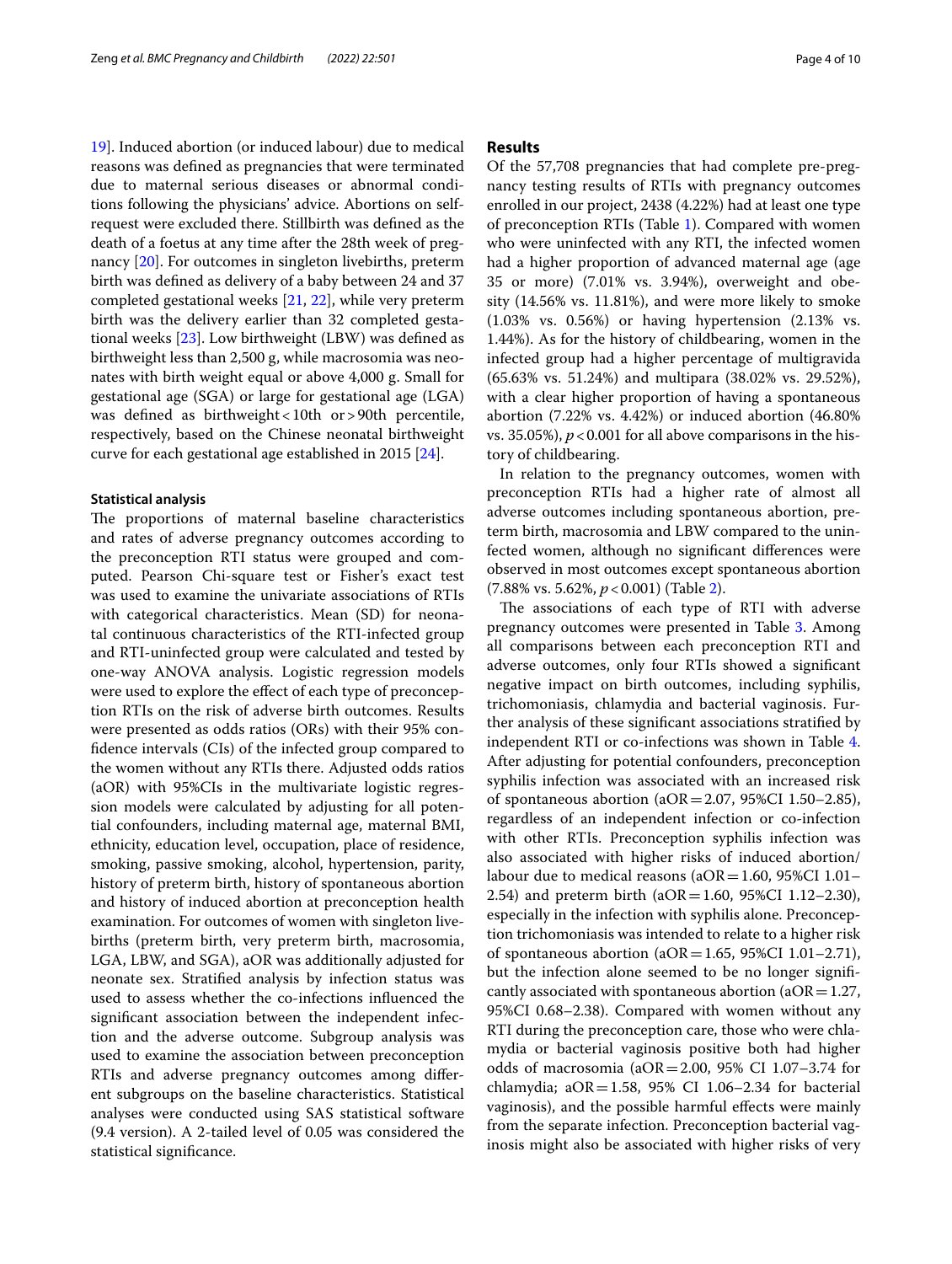<span id="page-4-0"></span>**Table 1** Maternal baseline characteristics with respect to preconception status of reproductive tract infection

| <b>Characteristics</b>   | <b>RTI-infected</b> | <b>RTI-uninfected</b> | p-value |
|--------------------------|---------------------|-----------------------|---------|
| No. of pregnancies (%)   | 2438 (4.22)         | 55,270 (95.78)        |         |
| Age, years               |                     |                       | < 0.001 |
| $20 - 24$                | 966 (39.62)         | 25,796 (46.67)        |         |
| $25 - 29$                | 993 (40.73)         | 21,849 (39.53)        |         |
| $30 - 34$                | 308 (12.63)         | 5449 (9.86)           |         |
| $35 - 49$                | 171 (7.01)          | 2176 (3.94)           |         |
| BMI, kg/m <sup>2</sup>   |                     |                       | < 0.001 |
| < 18.5                   | 326 (13.37)         | 8292 (15.01)          |         |
| $18.5 - 23.9$            | 1757 (72.07)        | 40,448 (73.18)        |         |
| 24-27.9                  | 308 (12.63)         | 5579 (10.09)          |         |
| $\geq$ 28                | 47 (1.93)           | 951 (1.72)            |         |
| Ethnicity                |                     |                       | 0.055   |
| Han                      | 2307 (94.63)        | 52,759 (95.46)        |         |
| Others                   | 131 (5.37)          | 2511 (4.54)           |         |
| Education                |                     |                       | < 0.001 |
| Primary or below         | 160 (6.56)          | 2368 (4.28)           |         |
| Middle school            | 1096 (44.95)        | 24,532 (44.39)        |         |
| High school              | 536 (21.99)         | 13,758 (24.89)        |         |
| College or above         | 646 (26.50)         | 14,612 (26.44)        |         |
| Place of residence       |                     |                       | 0.005   |
| Non-agricultural         | 699 (28.67)         | 14,433 (26.11)        |         |
| Agricultural             | 1739 (71.33)        | 40,837 (73.89)        |         |
| Occupation               |                     |                       | < 0.001 |
| Peasant                  | 1004 (41.18)        | 24,768 (44.81)        |         |
| labor worker             | 249 (10.21)         | 5670 (10.26)          |         |
| Merchant                 | 253 (10.38)         | 5975 (10.81)          |         |
| service staff            | 82 (3.36)           | 1957 (3.54)           |         |
| Housewife                | 184 (7.55)          | 3308 (5.99)           |         |
| Civil servant            | 414 (16.98)         | 8448 (15.28)          |         |
| Others                   | 252 (10.34)         | 5144 (9.31)           |         |
| Smoking                  |                     |                       | 0.004   |
| No                       | 2413 (98.97)        | 54,958 (99.44)        |         |
| Yes                      | 25 (1.03)           | 312 (0.56)            |         |
| Passive smoking          |                     |                       | 0.582   |
| No                       | 2060 (84.50)        | 46,926 (84.90)        |         |
| Yes                      | 378 (15.50)         | 8344 (15.10)          |         |
| Alcohol                  |                     |                       | 0.339   |
| No.                      | 2295 (94.13)        | 52,276 (94.58)        |         |
| Yes                      | 143 (5.87)          | 2994 (5.42)           |         |
| Gravidity                |                     |                       | < 0.001 |
| 0                        | 838 (34.37)         | 26,948 (48.76)        |         |
| $\geq$ 1                 | 1600 (65.63)        | 28,322 (51.24)        |         |
| Parity                   |                     |                       | < 0.001 |
| 0                        | 1511 (61.98)        | 38,957 (70.48)        |         |
| $\geq$ 1                 | 927 (38.02)         | 16,313 (29.52)        |         |
| History of preterm birth |                     |                       | 0.945   |
| Νo                       | 2433 (99.79)        | 55,153 (99.79)        |         |
|                          |                     |                       |         |

# **Table 1** (continued)

| <b>Characteristics</b>             |              | RTI-infected RTI-uninfected p-value |         |
|------------------------------------|--------------|-------------------------------------|---------|
| History of spontaneous<br>abortion |              |                                     | < 0.001 |
| No                                 | 2262 (92.78) | 52,829 (95.58)                      |         |
| Yes                                | 176 (7.22)   | 2441 (4.42)                         |         |
| History of induced abortion        |              |                                     | < 0.001 |
| No                                 | 1297 (53.20) | 35,900 (64.95)                      |         |
| Yes                                | 1141 (46.80) | 19,370 (35.05)                      |         |
| Hypertension                       |              |                                     | 0.006   |
| No                                 | 2386 (97.87) | 54,473 (98.56)                      |         |
| Yes                                | 52 (2.13)    | 797 (1.44)                          |         |
| Interval                           |              |                                     | < 0.001 |
| $0-3$ months                       | 1572 (64.74) | 39,591 (72.02)                      |         |
| 4–6 months                         | 526 (21.66)  | 9653 (17.56)                        |         |
| 7-12 months                        | 330 (13.59)  | 5727 (10.42)                        |         |
| Missing                            | 10           | 299                                 |         |

Interval: the period between the date of RTIs testing and the date of the last menstrual period of pregnant women

*BMI* body mass index (calculated as the weight in kilograms divided by height in meters squared)

preterm birth ( $aOR = 2.16$ ,  $95\%CI$  1.23–3.78) and LGA  $(aOR = 1.36, 95\% CI 1.02-1.81)$ , though the associations seemed no longer signifcantly in women with bacterial vaginosis alone. In subgroup analyses stratifed by maternal characteristics, these associations did not markedly change in overall, although some subgroups no longer presented a statistically signifcant risk (Supplementary Figure S[1-S2](#page-8-6)).

# **Discussion**

In our study, we explored the associations between maternal preconception RTIs and adverse pregnancy outcomes. We found that preconception syphilis alone was associated with increased risks of spontaneous abortion, induced abortion/labour due to medical reasons and preterm birth. Both pre-pregnancy chlamydia and bacterial vaginosis infection alone seemed to be signifcantly associated with a higher risk of macrosomia. Moreover, maternal pre-pregnancy trichomoniasis infection was intended to relate to a higher risk of spontaneous abortion, and bacterial vaginosis infection was associated with very preterm birth, though the associations might be infuenced by the co-infections with other RTIs.

To our knowledge, the association of maternal infections (especially related to the genital tract or urinary tract) during pregnancy with perinatal outcomes had been well studied. Most positive fndings were consistent, that was, maternal infections during pregnancy, regardless of at early pregnancy or late pregnancy, were associated with increased risks of preterm birth and LBW [\[7](#page-8-5),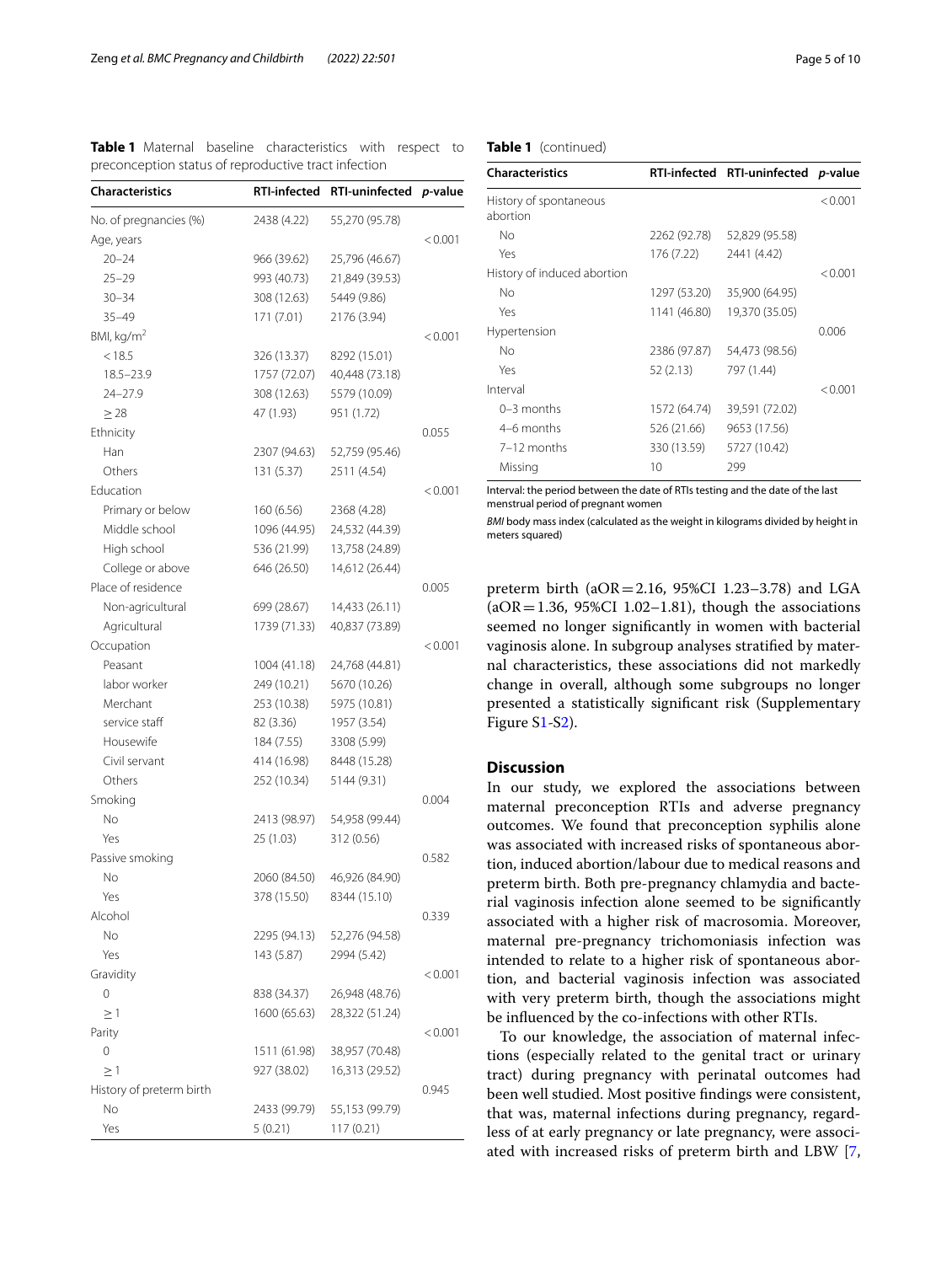| <b>Pregnancy outcomes</b>                         | <b>RTI-infected</b>       | <b>RTI-uninfected</b>     | p-value |  |
|---------------------------------------------------|---------------------------|---------------------------|---------|--|
| <b>Categorical variables</b>                      | $n/N$ (%)                 | $n/N$ (%)                 |         |  |
| Spontaneous abortion                              | 192 / 2438 (7.88)         | 3105/55270 (5.62)         | < 0.001 |  |
| Induced abortion / labor                          | 92/2438 (3.77)            | 1758/55270 (3.18)         | 0.104   |  |
| <b>Stillbirth</b>                                 | 2/2438(0.08)              | 121/55270 (0.22)          | 0.152   |  |
| Neonate sex (Male)                                | 1104/2119 (52.10)         | 25,809 /49599 (52.04)     | 0.953   |  |
| Preterm Birth<br>177 / 2124 (8.33)                |                           | 3874/49763 (7.78)         |         |  |
| Very Preterm Birth                                | 41/2124 (1.93)            | 731 /49763 (1.47)         | 0.085   |  |
| Macrosomia<br>105/2110 (4.98)                     |                           | 2061 /49292 (4.18)        | 0.075   |  |
| LGA<br>232/2108 (11.01)                           |                           | 4967 /49224 (10.09)       | 0.173   |  |
| <b>LBW</b><br>31/2110 (1.47)                      |                           | 548 / 49292 (1.11)        | 0.128   |  |
| SGA                                               | 137/2108 (6.50)           | 2848 / 49224 (5.79)       | 0.171   |  |
| Continuous variables                              | Mean $\pm$ SD (N)         | Mean $\pm$ SD (N)         |         |  |
| Gestational age, days                             | $274.86 \pm 15.07$ (2124) | 274.97 ± 14.58 (49,810)   | 0.730   |  |
| Neonate birthweight, g<br>3303.44 ± 413.10 (2110) |                           | 3299.99 ± 390.46 (49,299) | 0.691   |  |

<span id="page-5-0"></span>**Table 2** Associations of preconception RTI status with pregnancy outcomes

Abbreviation: *LGA*, large for gestational age (birthweight>90th percentile), *LBW* low birthweight (birthweight<2,500 g), *SGA* small for gestational age (birthweight<10th)

[25\]](#page-9-16). A few studies reported that the infections were also associated with neonatal pneumonia or perinatal mortality [[26\]](#page-9-17). Some discoveries in mechanism research can explain part of these fndings. Bacterial infection, such as bacterial vaginosis, would trigger the anti-infammatory and mucosal homeostatic responses of pregnant women to the infection, which might determine the outcomes of pregnancy [[27](#page-9-18)]. As for viral infection, the possible mechanisms included production of toxins metabolic byproducts, which might induce uterine contractions or placental infection, leading to abortion or stillbirth [\[28](#page-9-19)]. Our fndings suggested that women with some certain RTIs before their pregnancies might also increase their risks of a variety of adverse outcomes, implying that RTIs prevention, screening and treatment for women preparing to pregnant should be strengthened and prioritized to reduce the risk of adverse pregnancy outcomes, and that monitoring the risk of spontaneous abortion, preterm birth, and macrosomia in infected pregnant women should not be ignored.

As for the outcome of spontaneous abortion and preterm birth, our fnding was consistent with previous studies of infections during pregnancy [\[29](#page-9-20)[–31\]](#page-9-21). Among the RTIs, preconception syphilis infection was signifcantly associated with spontaneous abortion and preterm birth with odds ratios of 2.07 and 1.60 between the infected and uninfected group after adjusting potential confounders. For trichomoniasis, its possible impact on spontaneous abortion has not been reported before, while a systematic review found that antenatal trichomoniasis was associated with increased risk of preterm birth, premature rupture of membranes (PROM) and SGA [[32\]](#page-9-22). Since its impact on spontaneous abortion seemed to be contributed to co-infection with other RTI in this study (mainly combined with bacterial vaginosis, candidiasis, and syphilis), more evidence might be needed for the positive association between trichomoniasis infection and spontaneous abortion. In addition, we found that women who acquire chlamydia and bacterial vaginosis infections before pregnancy were at increased risk of delivering macrosomia infants. It seemed to be an unexplainable fnding that no other studies had similar results, regardless of before or during the pregnancy. Such impact on macrosomia in this study might be infuenced by other risk factors we had no information such as gestational diabetes status during pregnancy.

One possible explanation for our fndings is that prepregnancy RTIs might interfere with follicular growth, oocyte development, and maturation, resulting in poor embryo quality and subsequent adverse outcomes [[33](#page-9-23), 34. The issue that how long it takes to eliminate or lessen the efects of these infections on adverse outcomes is needed to study for women with some RTIs but want to have a baby. Another possibility is that women who experience RTIs prior to pregnancy might be more likely to have RTIs during pregnancy [[35,](#page-9-25) [36](#page-9-26)], which would be associated with increased risks of adverse outcomes.

Since all RTIs testing was conducted within one year before pregnancy in this study, and subgroup analysis showed that the associations between preconception RTI and adverse outcomes were still signifcantly among women with the longest interval between the RTIs testing and the pregnancy (Supplementary Figure [S1-S2](#page-8-6)), further studies are needed to investigate the length of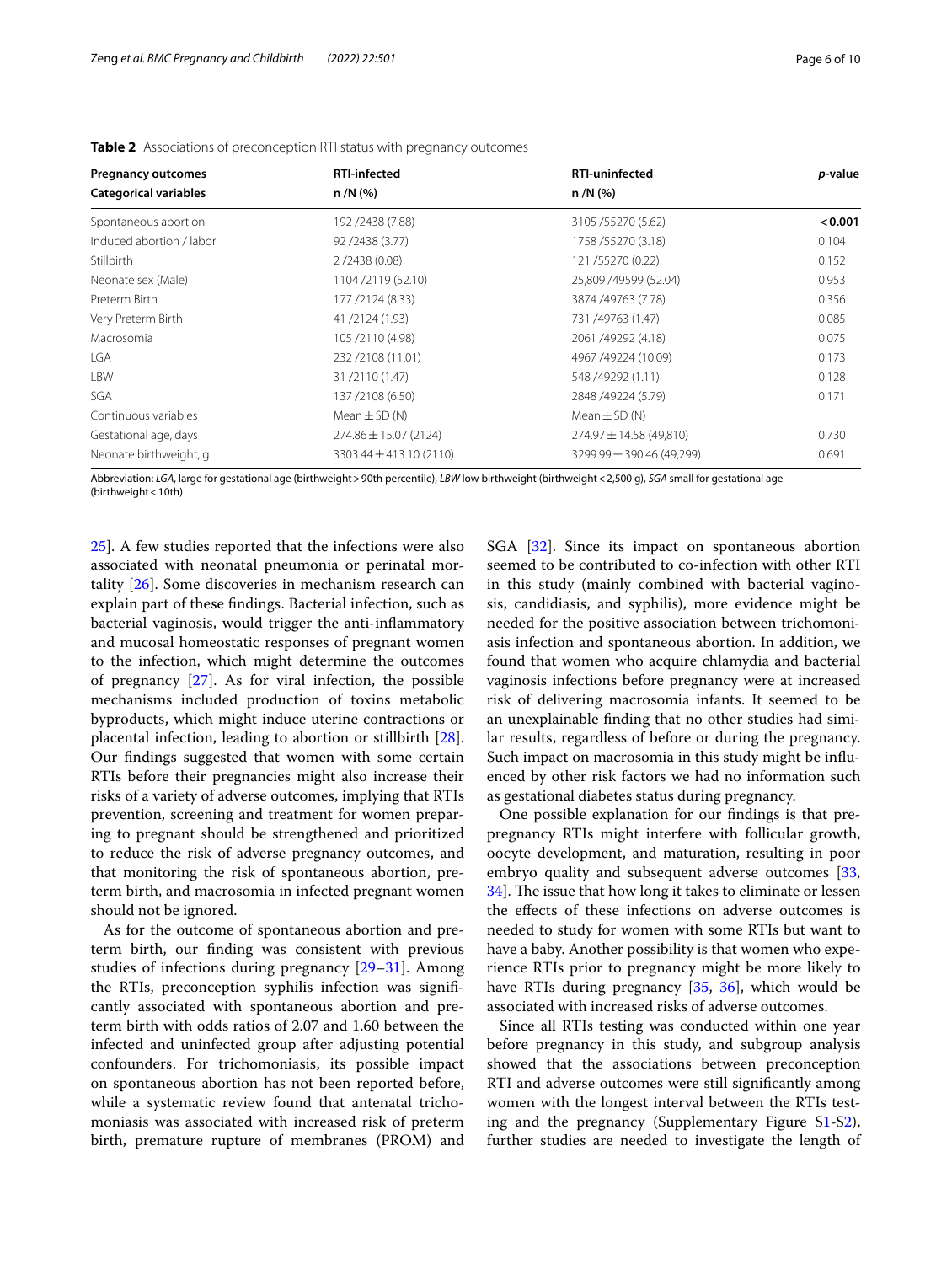<span id="page-6-0"></span>**Table 3** Associations of six types of RTIs during preconception care with adverse pregnancy outcomes

| Type of<br>infection                | Trichomoniasis                                       | <b>Syphilis</b>                                                            | Gonorrhea           | Chlamydia                            | <b>Bacterial</b><br>vaginosis                                               | <b>Candidiasis</b>  | <b>RTIs-uninfected</b>  |
|-------------------------------------|------------------------------------------------------|----------------------------------------------------------------------------|---------------------|--------------------------------------|-----------------------------------------------------------------------------|---------------------|-------------------------|
|                                     | Among 57,708 pregnancies that had pregnancy outcomes |                                                                            |                     |                                      |                                                                             |                     |                         |
| Spontaneous abortion                |                                                      |                                                                            |                     |                                      |                                                                             |                     |                         |
| n /N (%)                            | 18/184 (9.78)                                        | 45/348 (12.93)                                                             | 2/79(2.53)          | 11/138 (7.97)                        | 40 / 477 (8.39)                                                             | 90 / 1297 (6.94)    | 3105/55270 (5.62)       |
| Crude OR<br>(95%CI)                 | $1.82(1.12 - 2.97)$                                  | $2.50(1.82 - 3.42)$                                                        | $0.44(0.11 - 1.78)$ | 1.46 (0.79-2.70)                     | $1.54(1.11 - 2.13)$                                                         | $1.25(1.01-1.56)$   | 1.00 (Ref.)             |
| Adjusted<br>OR <sup>a</sup> (95%Cl) |                                                      | <b>1.65 (1.01–2.71) 2.07 (1.50–2.85)</b> 0.38 (0.09–1.56) 1.36 (0.73–2.55) |                     |                                      | $1.33(0.96 - 1.85)$                                                         | $1.14(0.92 - 1.42)$ | 1.00 (Ref.)             |
|                                     | Induced abortion / labour due to medical reasons     |                                                                            |                     |                                      |                                                                             |                     |                         |
| n /N (%)                            | 11/184 (5.98)                                        | 20/348 (5.75)                                                              | 0/79(0)             | 3/138 (2.17)                         | 21 / 477 (4.40)                                                             | 39/1297 (3.01)      | 1758 / 55270 (3.18)     |
| Crude OR<br>$(95\%CI)$              | $1.94(1.05 - 3.57)$                                  | $1.86(1.18 - 2.92)$                                                        | $\sqrt{2}$          | $0.68(0.22 - 2.13)$                  | $1.40(0.90 - 2.18)$                                                         | $0.94(0.68 - 1.30)$ | 1.00 (Ref.)             |
| Adjusted<br>OR <sup>a</sup> (95%Cl) | $1.75(0.95 - 3.26)$                                  | $1.60(1.01-2.54)$ /                                                        |                     | $0.65(0.21 - 2.05)$                  | $1.18(0.76 - 1.84)$                                                         | $0.84(0.61 - 1.17)$ | 1.00 (Ref.)             |
| <b>Stillbirth</b>                   |                                                      |                                                                            |                     |                                      |                                                                             |                     |                         |
| n /N (%)                            | 0/184(0)                                             | 0/348(0)                                                                   | 0/79(0)             | 0/138(0)                             | 1/477(0.21)                                                                 | 1/1297 (0.08)       | 121/55270 (0.22)        |
| Crude OR<br>(95%CI)                 | $\overline{1}$                                       | $\sqrt{2}$                                                                 | 7                   | $\prime$                             | $0.96(0.13 - 6.87)$                                                         | $0.35(0.05 - 2.52)$ | 1.00 (Ref.)             |
| Adjusted<br>OR <sup>a</sup> (95%Cl) | $\prime$                                             | $\sqrt{2}$                                                                 | 7                   | $\overline{1}$                       | $0.89(0.12 - 6.41)$                                                         | $0.35(0.05 - 2.52)$ | 1.00 (Ref.)             |
|                                     | Among 51,934 pregnancies with singleton livebirths   |                                                                            |                     |                                      |                                                                             |                     |                         |
| <b>Preterm Birth</b>                |                                                      |                                                                            |                     |                                      |                                                                             |                     |                         |
| n /N (%)                            | 9/152(5.92)                                          | 34/276 (12.32)                                                             | 3/76(3.95)          | 11/125 (8.80)                        | 34 / 407 (8.35)                                                             | 91/1156 (7.87)      | 3874 / 49763 (7.78)     |
| Crude OR<br>$(95\%CI)$              | $0.75(0.38 - 1.46)$                                  | $1.66(1.16 - 2.39)$                                                        | $0.49(0.15 - 1.55)$ | $1.14(0.62 - 2.12)$                  | $1.08(0.76 - 1.54)$                                                         | $1.01(0.82 - 1.26)$ | 1.00 (Ref.)             |
| Adjusted<br>OR <sup>b</sup> (95%CI) | $0.73(0.37 - 1.44)$                                  | <b>1.60 (1.12–2.30)</b> 0.48 (0.15–1.52) 1.14 (0.61–2.13)                  |                     |                                      | $1.08(0.76 - 1.54)$                                                         | $1.01(0.81 - 1.25)$ | 1.00 (Ref.)             |
| <b>Very Preterm Birth</b>           |                                                      |                                                                            |                     |                                      |                                                                             |                     |                         |
| $n/N$ (%)                           | 2/152(1.32)                                          | 7/276 (2.54)                                                               | 0/76(0)             | 3/125 (2.40)                         | 13/407 (3.19)                                                               | 19/1156 (1.64)      | 731 /49763 (1.47)       |
| Crude OR<br>(95%CI)                 | $0.89(0.22 - 3.62)$                                  | $1.75(0.82 - 3.71)$                                                        | $\sqrt{2}$          | $1.65(0.52 - 5.20)$                  | $2.22(1.27 - 3.87)$                                                         | $1.12(0.71 - 1.77)$ | 1.00 (Ref.)             |
| Adjusted<br>OR <sup>b</sup> (95%CI) | $0.89(0.22 - 3.60)$                                  | $1.64(0.77 - 3.51)$                                                        | $\overline{1}$      | $1.79(0.57 - 5.67)$                  | <b>2.16 (1.23–3.78)</b> 1.15 (0.72–1.82)                                    |                     | 1.00 (Ref.)             |
| Macrosomia                          |                                                      |                                                                            |                     |                                      |                                                                             |                     |                         |
| n /N (%)                            | 5/152(3.29)                                          | 9/273(3.30)                                                                | 1/75(1.33)          | 11/125 (8.80)                        | 27 / 405 (6.67)                                                             | 55 / 1148 (4.79)    | 2061 /49292 (4.18)      |
| Crude OR<br>(95%CI)                 | $0.78(0.32 - 1.90)$                                  | $0.78(0.40 - 1.52)$                                                        | $0.31(0.04 - 2.23)$ | $2.21(1.19 - 4.12)$                  | $1.64(1.11 - 2.43)$                                                         | $1.15(0.88 - 1.52)$ | 1.00 (Ref.)             |
| Adjusted<br>OR <sup>b</sup> (95%Cl) | $0.69(0.28 - 1.69)$                                  | $0.76(0.39 - 1.48)$                                                        |                     |                                      | $0.32(0.04-2.29)$ <b>2.00 (1.07-3.74) 1.58 (1.06-2.34)</b> 1.06 (0.81-1.40) |                     | 1.00 (Ref.)             |
| LGA                                 |                                                      |                                                                            |                     |                                      |                                                                             |                     |                         |
| n /N (%)                            | 13/152 (8.55)                                        | 32/273 (11.72)                                                             | 5/75(6.67)          | 18/125 (14.40)                       | 55 / 405 (13.58)                                                            | 115/1146<br>(10.03) | 4967 / 49224<br>(10.09) |
| Crude OR<br>$(95\%CI)$              | $0.83(0.47 - 1.47)$                                  | $1.18(0.82 - 1.71)$                                                        |                     | $0.64(0.26-1.58)$ $1.50(0.91-2.48)$  | $1.40(1.05 - 1.87)$                                                         | $0.99(0.82 - 1.21)$ | 1.00 (Ref.)             |
| Adjusted<br>OR <sup>b</sup> (95%CI) | $0.79(0.45 - 1.40)$                                  | $1.13(0.78 - 1.64)$                                                        |                     | $0.64(0.26-1.59)$ 1.41 $(0.85-2.32)$ | <b>1.36 (1.02–1.81)</b> 0.96 (0.79–1.17)                                    |                     | 1.00 (Ref.)             |
| <b>LBW</b>                          |                                                      |                                                                            |                     |                                      |                                                                             |                     |                         |
| n /N (%)                            | 1/152(0.66)                                          | 6/273(2.20)                                                                | 1/75(1.33)          | 2/125(1.60)                          | 5/405(1.23)                                                                 | 17/1148 (1.48)      | 548 / 49292 (1.11)      |
| Crude OR<br>(95%CI)                 | $0.59(0.08 - 4.22)$                                  | 2.00 (0.89-4.51)                                                           | $1.20(0.17 - 8.66)$ | $1.45(0.36 - 5.87)$                  | $1.11(0.46 - 2.70)$                                                         | $1.34(0.82 - 2.18)$ | 1.00 (Ref.)             |
| Adjusted<br>OR <sup>b</sup> (95%CI) | $0.60(0.08 - 4.28)$                                  | $1.85(0.82 - 4.20)$                                                        |                     | $1.14(0.16-8.28)$ $1.39(0.34-5.64)$  | $1.13(0.46 - 2.73)$                                                         | $1.31(0.80 - 2.14)$ | 1.00 (Ref.)             |
| SGA                                 |                                                      |                                                                            |                     |                                      |                                                                             |                     |                         |
| n /N (%)                            | 8/152(5.26)                                          | 15/273 (5.49)                                                              | 0/75(0)             | 9/125(7.20)                          | 30/405 (7.41)                                                               | 78/1146 (6.81)      | 2848 / 49224 (5.79)     |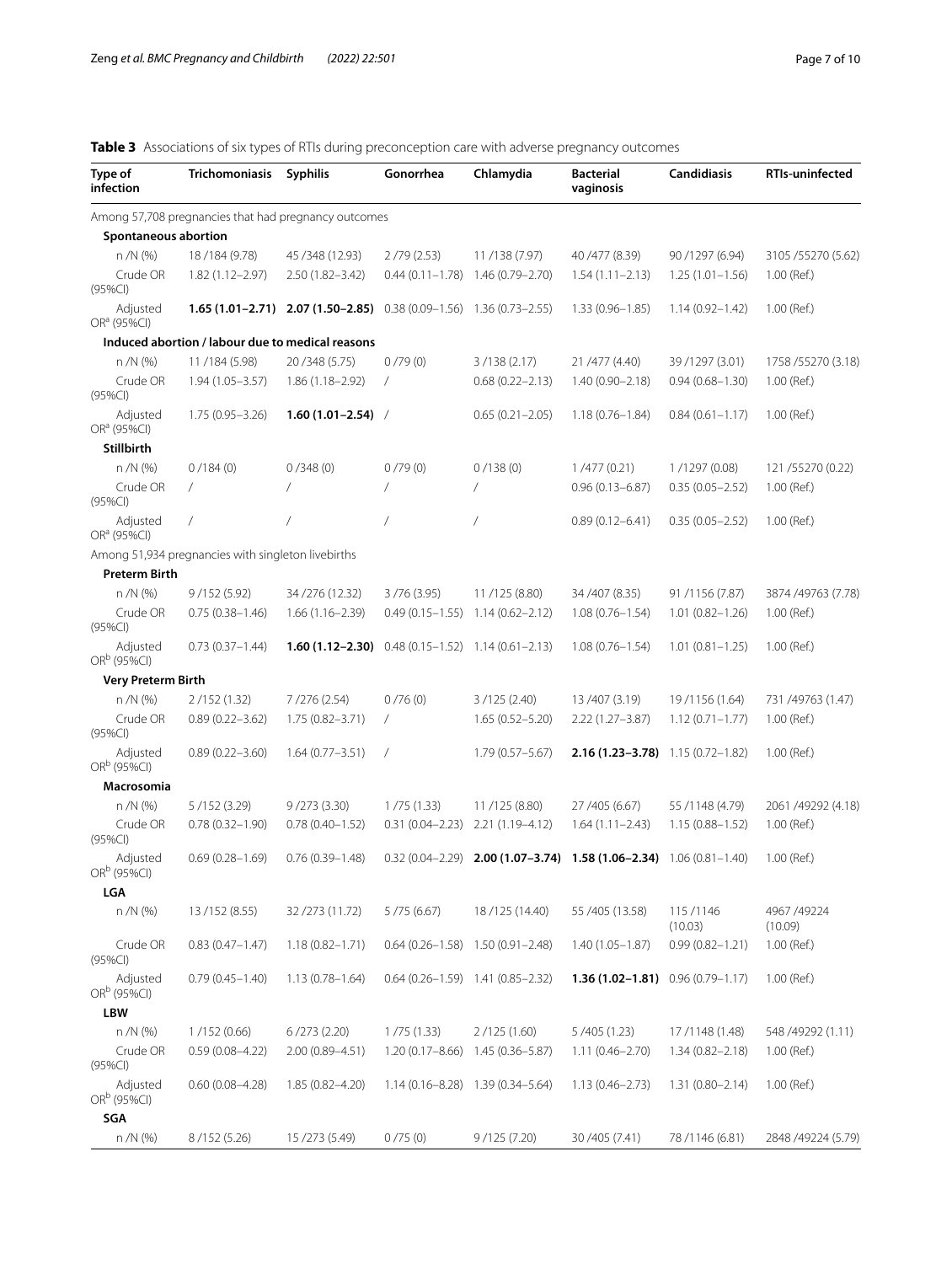## **Table 3** (continued)

|                     | Trichomoniasis Syphilis | Gonorrhea                                  | Chlamydia           | <b>Bacterial</b><br>vaginosis | <b>Candidiasis</b> | <b>RTIs-uninfected</b>                                                                       |
|---------------------|-------------------------|--------------------------------------------|---------------------|-------------------------------|--------------------|----------------------------------------------------------------------------------------------|
| 0.91 (0.44–1.85)    |                         |                                            | $1.26(0.64 - 2.49)$ |                               |                    | 1.00 (Ref.)                                                                                  |
| $0.93(0.45 - 1.89)$ |                         |                                            |                     |                               |                    | 1.00 (Ref.)                                                                                  |
|                     |                         | $0.95(0.56 - 1.60)$<br>$0.98(0.58 - 1.65)$ |                     |                               |                    | $1.30(0.90-1.89)$ $1.19(0.94-1.50)$<br>$1.27(0.64-2.51)$ $1.32(0.91-1.93)$ $1.19(0.94-1.50)$ |

*OR*odds ratio

<sup>a</sup> Adjusted OR were adjusted for maternal age, maternal preconception BMI, ethnicity, education level, occupation, place of residence, smoking, passive smoking, alcohol, parity, history of preterm birth, history of spontaneous abortion, history of induced abortion and hypertension

<sup>b</sup> Adjusted OR were additionally adjusted for neonate sex

# <span id="page-7-0"></span>**Table 4** Selected associations of preconception RTIs with adverse pregnancy outcomes, stratifying by infection status

|                                                               | Infected         | <b>RTI-uninfected</b> | Crude OR (95%CI)     | Adjusted OR (95%CI) |
|---------------------------------------------------------------|------------------|-----------------------|----------------------|---------------------|
|                                                               | n /N (%)         | $n/N$ (%)             |                      |                     |
| Spontaneous abortion <sup>a</sup>                             |                  |                       |                      |                     |
| Trichomoniasis (Independent)                                  | 11/142 (7.75)    | 3105/55270 (5.62)     | $1.41(0.76 - 2.62)$  | $1.27(0.68 - 2.38)$ |
| Trichomoniasis (Co-infection)                                 | 7/42(16.67)      | 3105 / 55270 (5.62)   | 3.36 (1.49-7.57)     | 3.08 (1.34-7.07)    |
| Syphilis (Independent)                                        | 38/306 (12.42)   | 3105 / 55270 (5.62)   | $2.38(1.70 - 3.36)$  | $1.95(1.37 - 2.76)$ |
| Syphilis (Co-infection)                                       | 7/42(16.67)      | 3105/55270 (5.62)     | 3.36 (1.49-7.57)     | $3.11(1.35 - 7.18)$ |
| Induced abortion / labour due to medical reasons <sup>a</sup> |                  |                       |                      |                     |
| Syphilis (Independent)                                        | 20/306 (6.54)    | 1758 / 55270 (3.18)   | $2.13(1.35 - 3.36)$  | $1.83(1.15 - 2.91)$ |
| Syphilis (Co-infection)                                       | 0/42(0)          | 1758 / 55270 (3.18)   |                      |                     |
| Preterm Birth <sup>b</sup>                                    |                  |                       |                      |                     |
| Syphilis (Independent)                                        | 30/242 (12.40)   | 3874 /49763 (7.78)    | $1.68(1.14 - 2.46)$  | $1.60(1.09 - 2.35)$ |
| Syphilis (Co-infection)                                       | 4/34(11.76)      | 3874 /49763 (7.78)    | $1.59(0.56 - 4.50)$  | $1.61(0.56 - 4.57)$ |
| Very Preterm Birth <sup>b</sup>                               |                  |                       |                      |                     |
| Bacterial vaginosis (Independent)                             | 10/367 (2.72)    | 731 /49763 (1.47)     | $1.88(1.00 - 3.54)$  | $1.81(0.96 - 3.42)$ |
| Bacterial vaginosis (Co-infection)                            | 3/40(7.50)       | 731 /49763 (1.47)     | $5.44(1.67 - 17.68)$ | 5.73 (1.75-18.77)   |
| Macrosomia <sup>b</sup>                                       |                  |                       |                      |                     |
| Chlamydia (Independent)                                       | 11/99 (11.11)    | 2061 /49292 (4.18)    | $2.87(1.53 - 5.37)$  | $2.59(1.38 - 4.87)$ |
| Chlamydia (Co-infection)                                      | 0/26(0)          | 2061 /49292 (4.18)    |                      |                     |
| Bacterial vaginosis (Independent)                             | 24/365 (6.58)    | 2061 /49292 (4.18)    | $1.61(1.06 - 2.45)$  | $1.54(1.01 - 2.34)$ |
| Bacterial vaginosis (Co-infection)                            | 3/40(7.50)       | 2061 /49292 (4.18)    | $1.86(0.57 - 6.03)$  | $1.75(0.54 - 5.72)$ |
| LGA <sup>2</sup>                                              |                  |                       |                      |                     |
| Bacterial vaginosis (Independent)                             | 49 / 365 (13.42) | 4967 /49224 (10.09)   | $1.38(1.02 - 1.87)$  | $1.34(0.99 - 1.81)$ |
| Bacterial vaginosis (Co-infection)                            | 6/40(15.00)      | 4967 /49224 (10.09)   | $1.58(0.66 - 3.75)$  | $1.55(0.65 - 3.72)$ |

Trichomoniasis (Co-infection): mainly combined with Bacterial vaginosis (45%), Candidiasis (19%) and Syphilis (17%)

Syphilis (Co-infection): mainly combined with Bacterial vaginosis (50%), Trichomoniasis (22%) and Gonorrhea (22%)

Chlamydia (Co-infection): mainly combined with Bacterial vaginosis (53%), Trichomoniasis (21%) and Gonorrhea (18%)

Bacterial vaginosis (Co-infection): mainly combined with Candidiasis (46%), Trichomoniasis (17%) and Gonorrhea (17%)

<sup>a</sup> Adjusted OR were adjusted for maternal age, maternal preconception BMI, ethnicity, education level, occupation, place of residence, smoking, passive smoking, alcohol, parity, history of preterm birth, history of spontaneous abortion, history of induced abortion and hypertension

<sup>b</sup> Adjusted OR were additionally adjusted for neonate sex

recommended intervals for women with diferent types of RTI between testing or cure and pregnancy.

This is one of the very few studies exploring the impact of preconception RTI status on pregnancy outcomes. The strength of our study is the large cohort based on an unselected population. For this cohort, we recruited more than 60,000 participants covering all 39 counties of Chongqing Municipality in China, with strict quality controls on exposure measurement and information collection. However, our study also had some limitations. Firstly, the NFPHEP did not test the RTI status of participants again before or during pregnancy, therefore,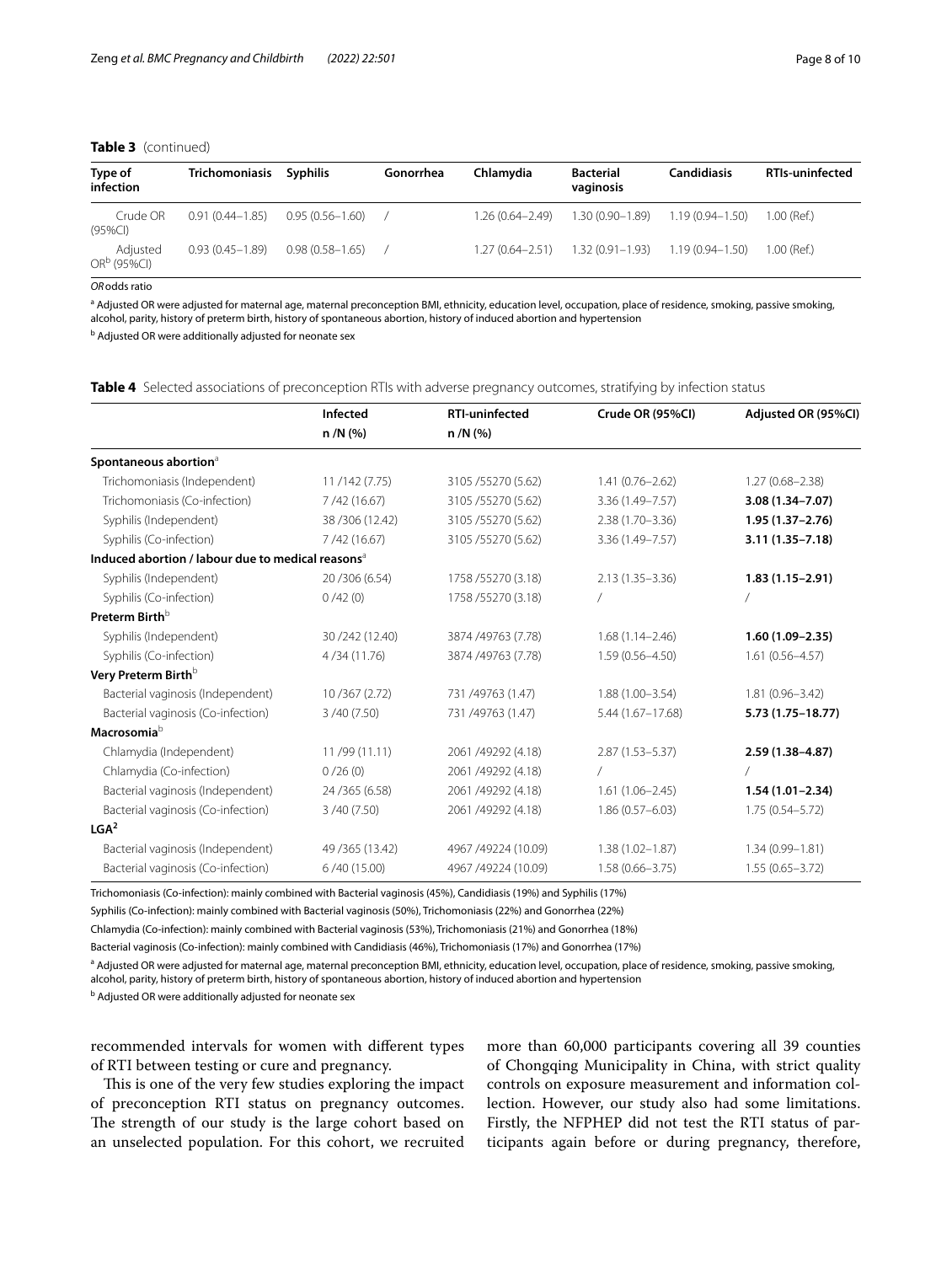whether the infected women during preconception care had been cured before their pregnancies were unclear. Although the lack of information created some uncertainty, we believed that the signifcant risk of adverse outcomes in women with preconception RTIs might be underestimated, because women with infection would receive corresponding treatments according to the official guideline and obstetricians of NFPHEP. Second, the information on pregnancy complications such as gestational diabetes mellitus and gestational hypertension were not collected in the database, so we could not adjust them in the multivariable analysis, which might infuence our findings. Third, our participants were all pregnant women, so the analysis for the impact of RTIs on infertility was not available, though fecundity should be an important outcome.

# **Conclusion**

Overall, in this large retrospective cohort study conducted in the southwest of China, preconception RTIs, such as syphilis and bacterial vaginosis, were associated with increased risks of many adverse pregnancy outcomes including spontaneous abortion, preterm birth and macrosomia. Although some immunological researches can explain part of similar fndings during pregnancy, the mechanisms by which infection before pregnancy also has impacts on adverse outcomes is still unclear. Further high-quality prospective studies, which include information on RTI status and other complications of mothers during pregnancy, are needed to compare the efect of RTIs before and during pregnancy on adverse outcomes. Given the relatively limited health resources and heavy burden of RTIs in China, the prevention and early detection of RTIs for women preparing to pregnant, and the appropriate treatment and management for women with RTIs before pregnancy and during pregnancy might be helpful to reduce the risks of adverse pregnancy outcomes.

# **Supplementary Information**

The online version contains supplementary material available at [https://doi.](https://doi.org/10.1186/s12884-022-04836-3) [org/10.1186/s12884-022-04836-3](https://doi.org/10.1186/s12884-022-04836-3).

<span id="page-8-6"></span>**Additional fle 1: Figure S1.** Subgroup analysis of spontaneous abortion in the women with preconception syphilis infection compared to the RTI-uninfected women. **Figure S2.** Subgroup analysis of preterm birth in the women with preconception syphilis infection compared to the RTIuninfected women.

#### **Acknowledgements**

None.

#### **Authors' contributions**

M.Z. researched the literature; conceived and designed the study; analyzed and interpreted the data; and wrote the manuscript and fgures. M.L. and W.Z. conceived and designed the study, researched the literature, and participated

in data curation and manuscript writing. L.Y., J.L., Y.H. and L.C. conducted the study, acquired data and participated in writing the manuscript. Q.Z. and Y.M. helped to interpret the data and revised the manuscript before submission. All authors critically reviewed and provided intellectual input on the manuscript and approved the fnal draft for publication.

#### **Funding**

This study was supported by Innovation-oriented Science and Technology Grant from NHC Key Laboratory of Reproduction Regulation (No. CX2017-04); grant from Chongqing Science and Technology Bureau (cstc2017shmsA130102, cstc2017jxjl10001); grant from Health Commission of Chongqing province (2017ZDXM015); grant from NHC Key Laboratory of Reproduction Regulation (2017KF04); grant from Fudan University State Key Laboratory of Genetic Engineering project (SKLGE1905).

#### **Availability of data and materials**

All data relevant to the study are included in the article or uploaded as supplementary information.

#### **Declarations**

#### **Ethics approval and consent to participate**

This study had been reviewed and approved by the Ethics Committee of NHC Key Laboratory of Birth Defects and Reproductive Health (Chongqing Population and Family Planning Science and Technology Research Institute). Written informed consent was provided from all participants. All methods were performed in accordance with the relevant guidelines and regulations.

#### **Consent for publication**

Not applicable.

## **Competing interests**

The authors have declared that no competing interests exist.

Received: 10 October 2021 Accepted: 13 June 2022 Published online: 20 June 2022

#### **References**

- <span id="page-8-0"></span>1. World Health Organization (WHO). Sexually transmitted and other reproductive tract infections: a guide to essential practice. Geneva: World Health Organization; 2005.
- <span id="page-8-1"></span>2. Xu S, Yu C, Zhou Y, Wu J, Bai T, Zhang J, Li Y. The Prevalence of Reproductive Tract Infections in a Chinese Internal Migrant Population, and Its Correlation with Knowledge, Attitude, and Practices: A Cross-Sectional Study. Int J Environ Res Public Health. 2019;16(4):655.
- <span id="page-8-2"></span>3. Rowley J, Vander Hoorn S, Korenromp E, Low N, Unemo M, Abu-Raddad LJ, Chico RM, Smolak A, Newman L, Gottlieb S, et al. Chlamydia, gonorrhoea, trichomoniasis and syphilis: global prevalence and incidence estimates, 2016. Bull World Health Organ. 2019;97(8):548-562P.
- <span id="page-8-3"></span>4. Zheng K. Main data bulletin of national population and family planning sampling investigation in 2006. China Population Today. 2008;01:24–6.
- <span id="page-8-4"></span>5. Patel V, Weiss HA, Mabey D, West B, D'Souza S, Patil V, Nevrekar P, Gupte S, Kirkwood BR. The burden and determinants of reproductive tract infections in India: a population based study of women in Goa India. Sex Transm Infect. 2006;82(3):243–9.
- 6. Vallely LM, Toliman P, Ryan C, Rai G, Wapling J, Tomado C, Huliaf S, Munnull G, Rarau P, Phuanukoonnon S, et al. Prevalence and risk factors of Chlamydia trachomatis, Neisseria gonorrhoeae, Trichomonas vaginalis and other sexually transmissible infections among women attending antenatal clinics in three provinces in Papua New Guinea: a cross-sectional survey. Sexual Health. 2016;13(5):420–7.
- <span id="page-8-5"></span>7. Vallely LM, Egli-Gany D, Pomat W, Homer CSE, Guy R, Wand H, Silver B, Rumbold AR, Kaldor JM, Low N, et al. Adverse pregnancy and neonatal outcomes associated with Neisseria gonorrhoeae, Mycoplasma genitalium, M-hominis, Ureaplasma urealyticum and U-parvum: a systematic review and meta-analysis protocol. BMJ Open. 2018;8(11):e024175.